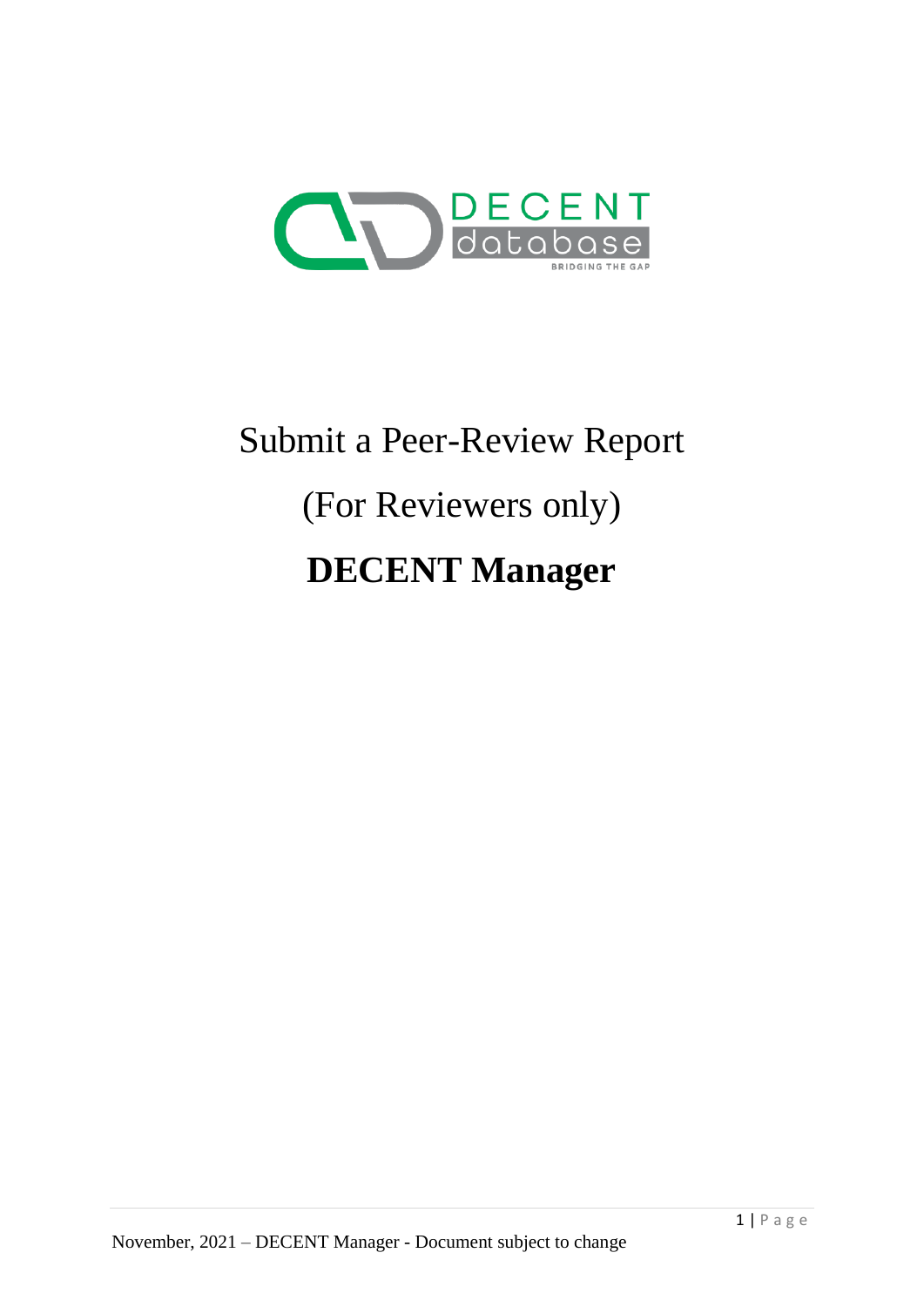## **1. Accepting a Review Invitation from DECENT Journals**

Reviewers who are interested in reviewing a manuscript for DECENT Journals will receive an email from **DECENT Journals** to either **Accept (green button (1))** or **Reject (red button (2))** the invitation.

Please find below a sample of the invitation email.

|              | DECENT Number: SCECHM1502<br>Title: Keywords ((Minimum of 4 and maximum of 6 required.)<br>Corresponding Author(s): Prof Boss,                                                  |
|--------------|---------------------------------------------------------------------------------------------------------------------------------------------------------------------------------|
|              | Dear Mr Reviewer October.                                                                                                                                                       |
|              | We would kindly like to seek your expertise in reviewing a manuscript titled 'Keywords ((Minimum of 4 and maximum of 6 required.)' for possible publication in DECENT Journals. |
|              | DECENT Journals is a project born out of the love for science, with the primary aim of decentralizing peer-to-peer review of scientific research articles.                      |
|              | The idea is to enhance access to empirical research materials around the globe.                                                                                                 |
| Accept $(1)$ | If you are willing and available to review this manuscript for DECENT, please click on the link below:                                                                          |
|              | Accept                                                                                                                                                                          |
|              | Your username/Access key is: decents s@gmail.com                                                                                                                                |
|              | If you are already registered and need to retrieve password details, please go to: Reviewer Password Retrieval                                                                  |
|              | We would appreciate having your comments within three (3) weeks (on or before Friday, November 22, 2019), if you kindly agree to review this manuscript for DECENT.             |
|              | In appreciation of your time and effort as a reviewer for DECENT, you are entitled to access our database for 45 days.                                                          |
| Reject $(2)$ | If you are indisposed, please click on the link below. We do understand the situation.                                                                                          |
|              | Reject                                                                                                                                                                          |
|              | If you will like to review for DECENT in future, please visit https://decentdatabase.com to register as a reviewer                                                              |
|              | Kind regards,                                                                                                                                                                   |

**Please note, if you do not wish to review the manuscript, you can either ignore the email or click the Reject button.**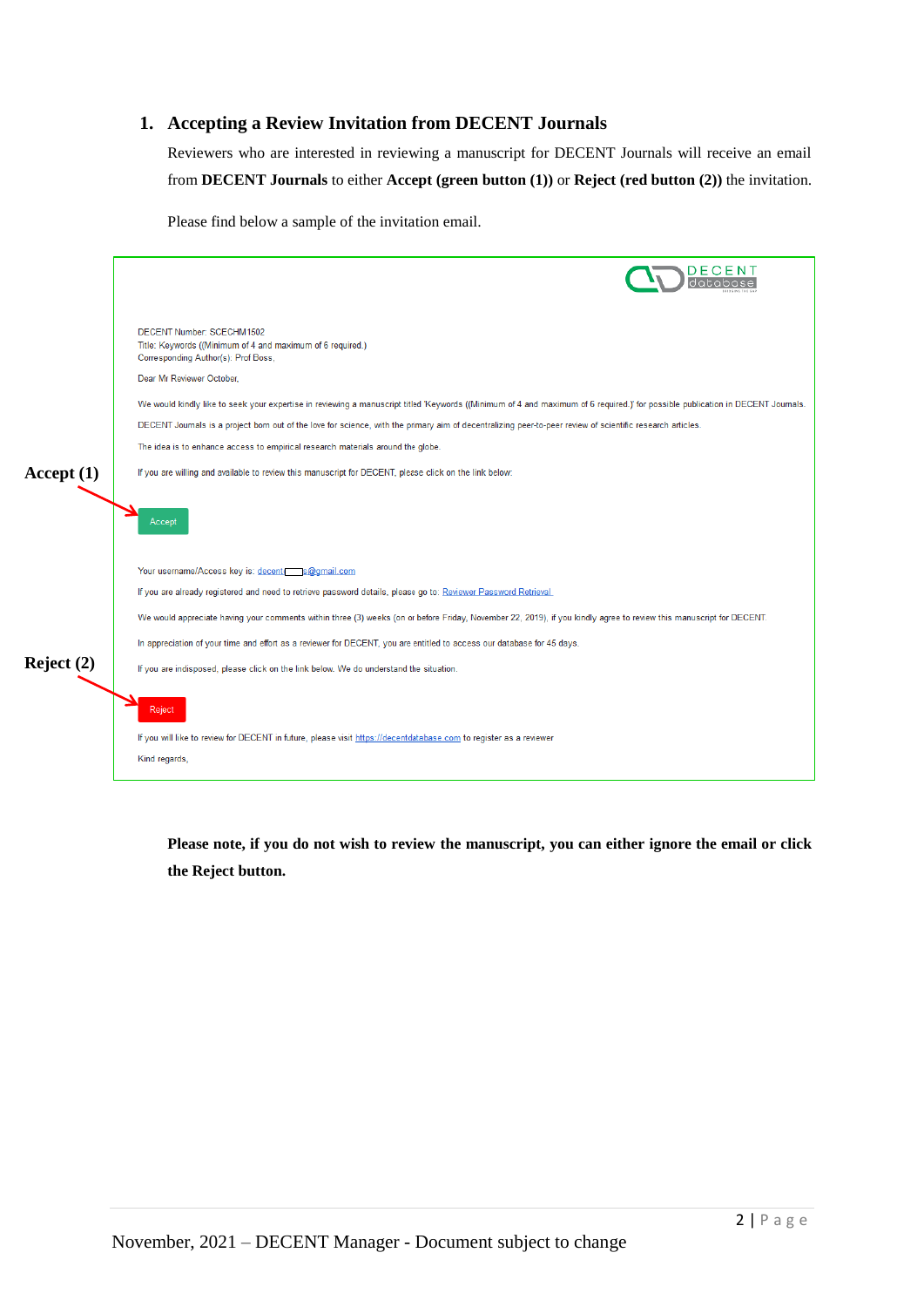## **2. Agree to Accept the Invitation**

### **a. If you already have an account with DECENT Database.**

Click the **Accept** button and you will be redirected to the **Log In** (1) page.

If you already have an account with DECENT Database, all you need to do is to enter your **username (email address)** and **password**.

If you cannot remember your password, please use the **Forgot your password** (2) link beside the **Log In** to reset your password.

**b. For new users (You do not have an account with DECENT Database).**

Click on the **Register** button and you will be redirected to the **Registration page**.

| ECENT<br>data                                                   | Home |
|-----------------------------------------------------------------|------|
| Welcome to the Manuscript Submission System for DECENT Journals |      |
| <b>DECENT Manager</b>                                           |      |
| Δ<br>Email<br>٠                                                 |      |
| ₽<br>Password<br>÷                                              |      |
| Remember me next time<br>∩                                      |      |
| Log In<br>Forgot your password?                                 |      |
| Not a member?                                                   |      |
|                                                                 |      |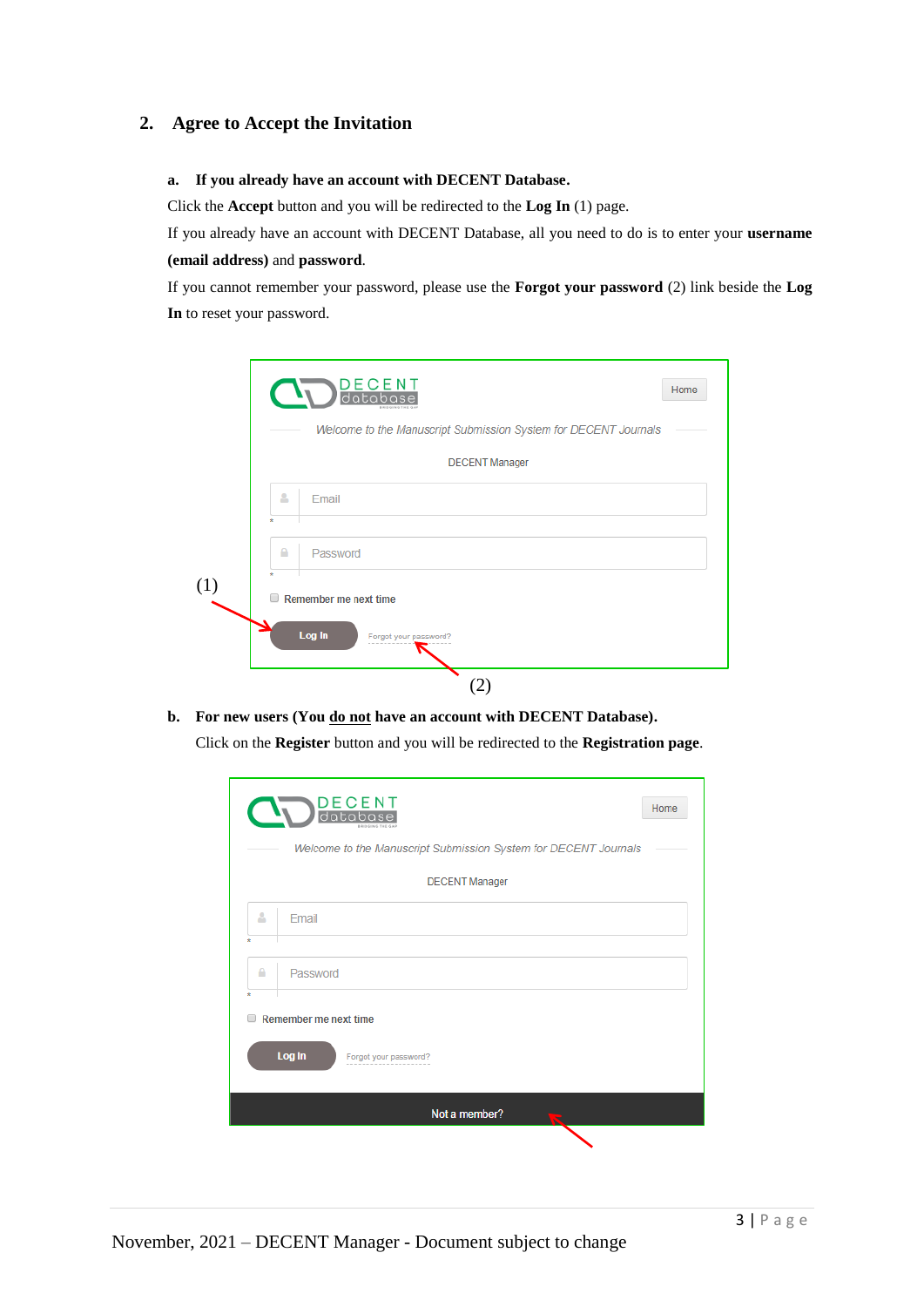#### **c. Registration Page**

Ensure you register using the **email address or username** that the **Reviewer's Invitation** was sent to. **DECENT Manager** only recognises this email address as a possible reviewer.

**DECENT Manager** will not allow an email address to be used twice, so please make sure your information is correct when registering.

Users who have difficulty in registering should contact the administration department (admin@decentdatabase.com).

|                 | D <b>DECENT</b><br>Register with your e-mail address                                                                                                                                                        | Home                      |
|-----------------|-------------------------------------------------------------------------------------------------------------------------------------------------------------------------------------------------------------|---------------------------|
|                 | <b>Title</b>                                                                                                                                                                                                |                           |
|                 | Prof                                                                                                                                                                                                        | $\boldsymbol{\mathrm{v}}$ |
|                 | <b>First name/Given</b>                                                                                                                                                                                     |                           |
|                 | Last name/Family                                                                                                                                                                                            |                           |
| <b>Username</b> | <b>E-mail address</b>                                                                                                                                                                                       |                           |
|                 | Password                                                                                                                                                                                                    |                           |
|                 | <b>Confirm Password</b>                                                                                                                                                                                     |                           |
|                 | <b>Sex</b>                                                                                                                                                                                                  |                           |
|                 | Male                                                                                                                                                                                                        | v                         |
|                 | Country<br><b>State</b>                                                                                                                                                                                     |                           |
|                 | Afghanistan<br>v                                                                                                                                                                                            |                           |
|                 | Organization                                                                                                                                                                                                |                           |
|                 | Referral                                                                                                                                                                                                    |                           |
|                 | 2 I wish to receive the latest updates from DECENT Database and DECENT Journals<br>I have read and understood the DECENT Database user agreement and privacy policy<br>Register<br>All fields are mandatory |                           |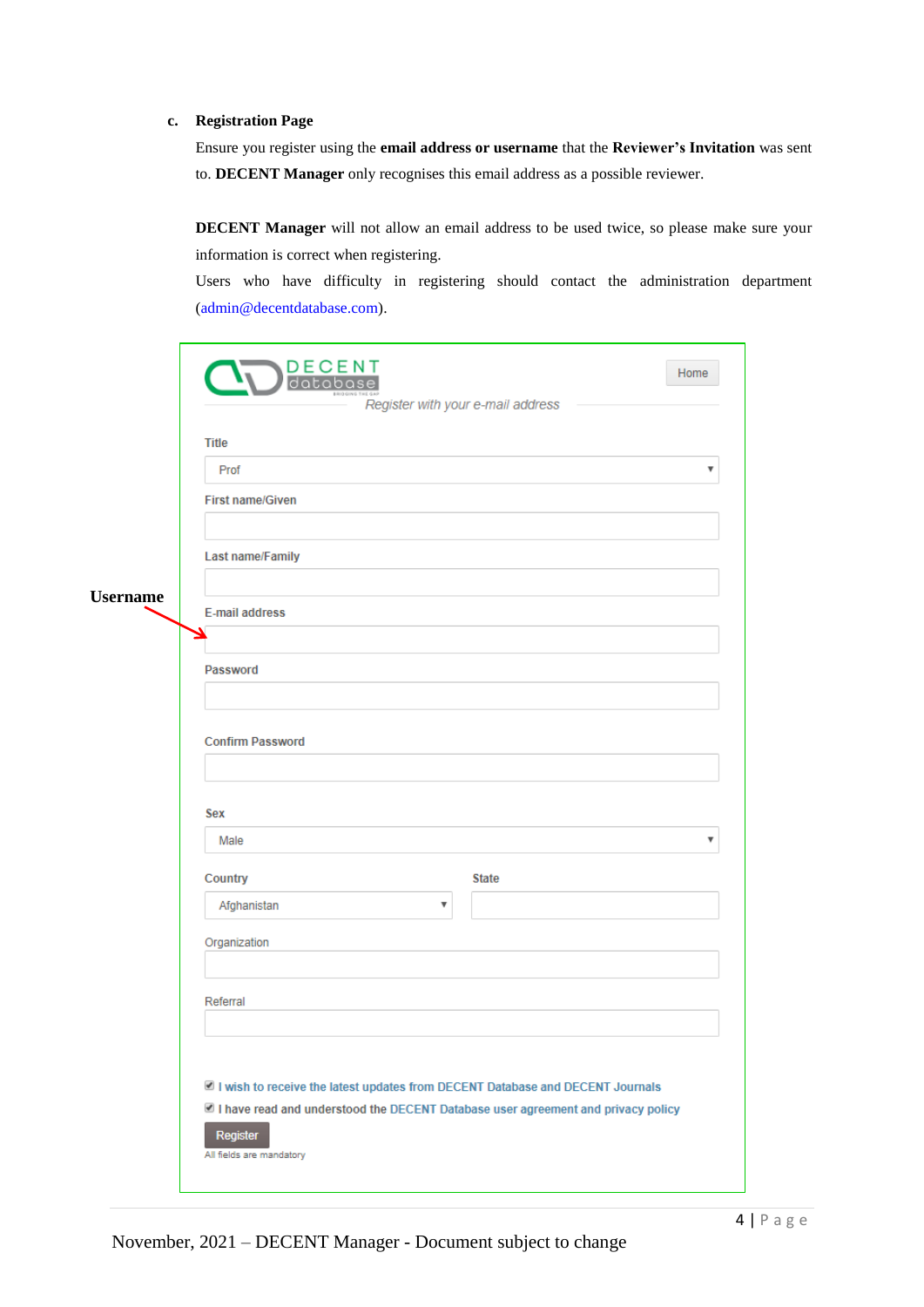## **3. Accessing your Reviewer's Dashboard on DECENT Manager**

Once in your dashboard, the **Reviewers Dashboard** can be accessed on the **left-hand side** of your dashboard.

Users should click on the **Reviewer Page** (1) to display the **Reviewer main menu** which includes **Invitations (2), Ongoing Review (3), and Completed Manuscripts (4)**.

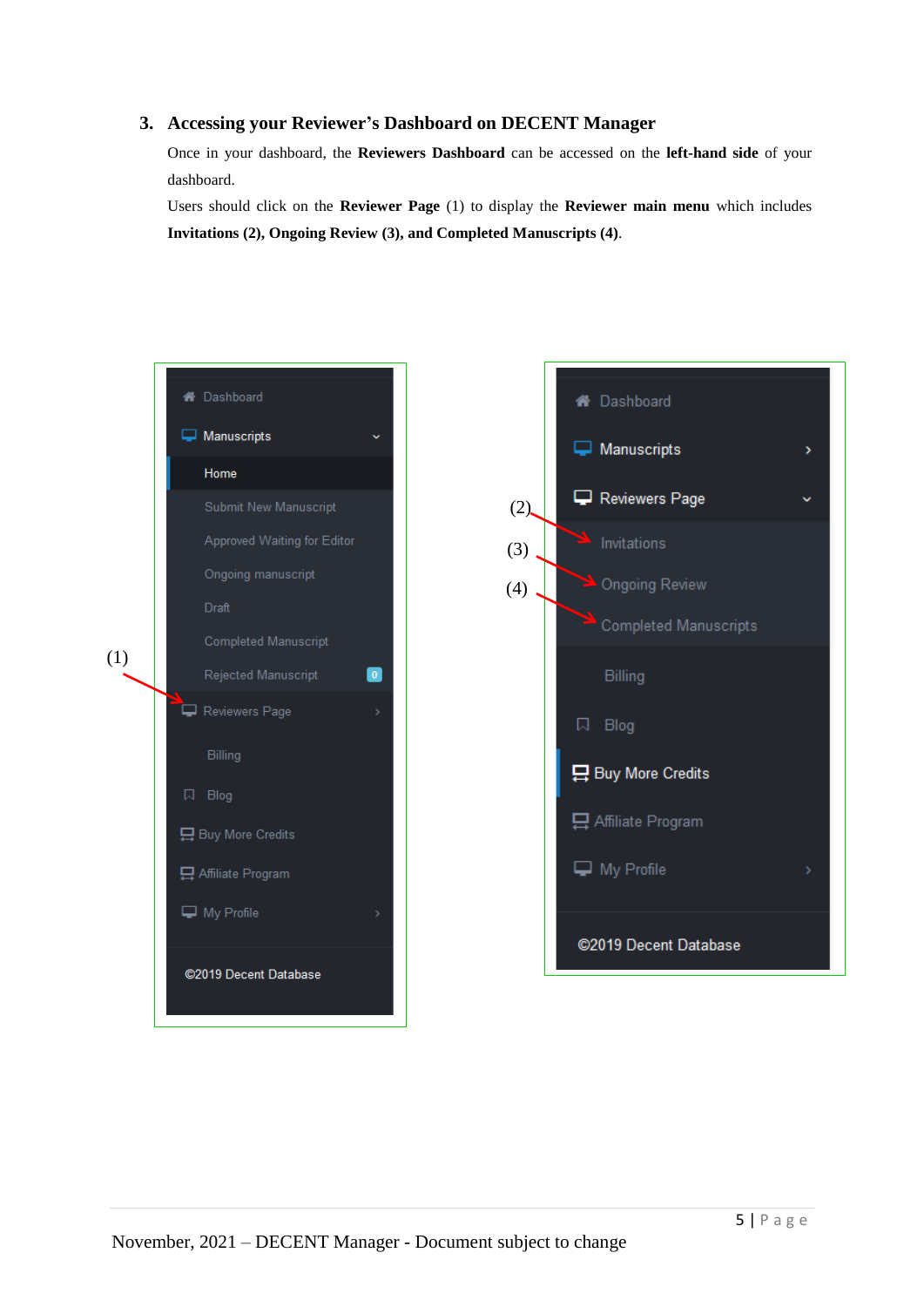## **4. Accepting or Rejecting a Reviewer Invitation**

To accept your current reviewer invitation, please click on **Invitations** to display the page below.

The page contains a **green button** that says **Accept and Review Manuscript** (1) and a **red button** that says **Decline** (2).

The page also contains title of the manuscript, an abstract, keywords, type of contributions, subject category/subject area, and the date submitted.

| DECENT<br>∢≡<br>database   |                                           |                                                                                                         |
|----------------------------|-------------------------------------------|---------------------------------------------------------------------------------------------------------|
| Prof<br>@                  | All manuscripts waiting for your response |                                                                                                         |
| 2e                         |                                           |                                                                                                         |
|                            |                                           | E Keywords ((Minimum of 4 and maximum of 6 required.) Current Status: (Under Review)                    |
| <b>N</b> Dashboard         |                                           |                                                                                                         |
| Manuscripts                | Title                                     | Keywords ((Minimum of 4 and maximum of 6 required.)                                                     |
|                            | Abstract                                  | Keywords ((Minimum of 4 and maximum of 6 required.) Keywords ((Minimum of 4 and maximum of 6 required.) |
| Reviewers Page             | Keywords                                  | max utype hi yes                                                                                        |
| Billing                    | <b>Type of Contributions</b>              | Short communications                                                                                    |
| $\Box$ Blog                | Category                                  | Science                                                                                                 |
| <b>日</b> Buy More Credits  | Subject Area                              | Chemistry                                                                                               |
| <b>吕</b> Affiliate Program | Date Submitted                            | Tuesday, October 22, 2019                                                                               |
|                            |                                           | ← Accept and Review Manuscript<br><b>自</b> Decline                                                      |
| My Profile                 |                                           |                                                                                                         |
|                            |                                           |                                                                                                         |
| ©2019 Decent Database      |                                           |                                                                                                         |
|                            |                                           |                                                                                                         |
|                            |                                           |                                                                                                         |
|                            |                                           |                                                                                                         |
|                            |                                           | Decline (2)<br><b>Accept and Review Manuscript (1)</b>                                                  |
|                            |                                           |                                                                                                         |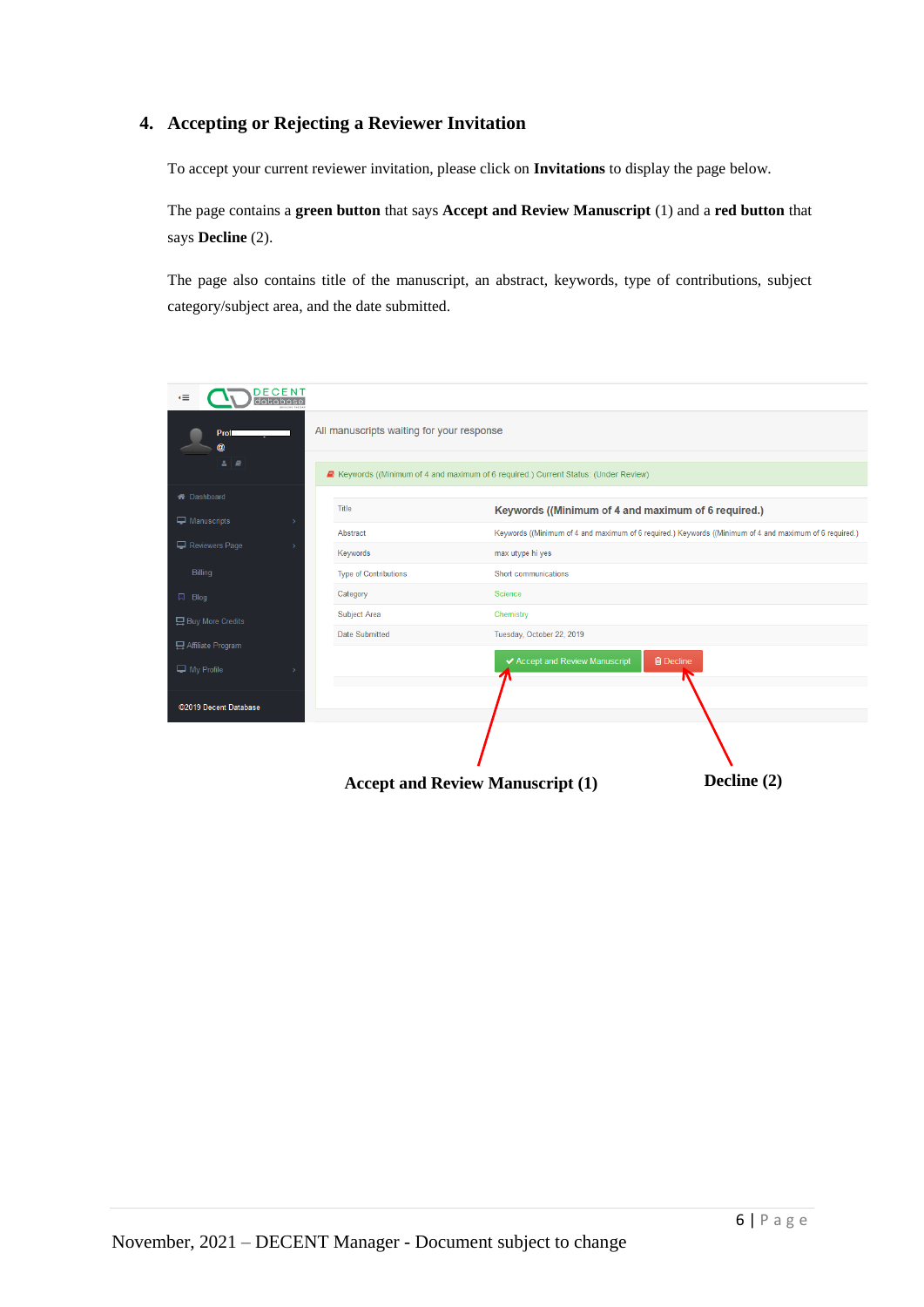a. The **Accept and Review Manuscript** (1) button.

Once you click the **Accept and Review Manuscript** (1) button, a pop-up message comes up asking you if you want to continue to accept the invitation to review the manuscript.

If you are okay to review the manuscript, please click **OK**.

**Please note, you will receive an email thanking you for accepting the invitation to review the manuscript.**

| <b>DECENT</b><br>«≡<br><b>latabase</b> |                                           |                                                                                      |                                                                                                                   |  |
|----------------------------------------|-------------------------------------------|--------------------------------------------------------------------------------------|-------------------------------------------------------------------------------------------------------------------|--|
| Prof YY HH<br>$\circleda$              | All Manuscripts Waiting for your Response |                                                                                      |                                                                                                                   |  |
| $B \quad B$                            |                                           | F Keywords ((Minimum of 4 and maximum of 6 required.) Current Status: (Under Review) |                                                                                                                   |  |
| <b>N</b> Dashboard<br>Manuscripts      | Title                                     |                                                                                      | Keywords ((Minimum of 4 and maximum of 6 required.)                                                               |  |
|                                        | Abstract                                  |                                                                                      | Pop-up<br>Keywords ((Minimum of 4 and maximum of 6 required.) Keywords ((Minimum of 4 and maximum of 6 required.) |  |
| Reviewers Page                         | Keywords                                  | max utype hi yes                                                                     | message<br>You are about to accept this manuscript do you want to continue?                                       |  |
| Invitations                            | <b>Type of Contributions</b>              | Short communications                                                                 |                                                                                                                   |  |
| <b>Ongoing Review</b>                  | Category                                  | Science                                                                              |                                                                                                                   |  |
| Completed Manuscripts                  | Subject Area                              | Chemistry                                                                            | Cancel<br>OK                                                                                                      |  |
| Billing                                | Date Submitted                            | Tuesday, October 22, 2019                                                            |                                                                                                                   |  |
| 同 Blog                                 |                                           | ✔ Accept and Review Manuscript                                                       | <b>自Decline</b>                                                                                                   |  |
| <b>吕</b> Buy More Credits              |                                           |                                                                                      |                                                                                                                   |  |
| <b>吕</b> Affiliate Program             |                                           |                                                                                      |                                                                                                                   |  |
| My Profile                             |                                           |                                                                                      |                                                                                                                   |  |
| @2019 Decent Database                  |                                           |                                                                                      |                                                                                                                   |  |

b. After clicking **OK**, the system will redirect you to a new page.

To see the manuscript assigned to you, please click **View Manuscript**.

| <b>DECENT</b><br>database<br>€                |                                                                                      |
|-----------------------------------------------|--------------------------------------------------------------------------------------|
| Prof YY HH<br>$\circledcirc$                  | All Manuscripts Waiting for your Response                                            |
| $B \mid B$                                    | E Keywords ((Minimum of 4 and maximum of 6 required.) Current Status: (Under Review) |
| <b>&amp;</b> Dashboard<br>Manuscripts<br>$\,$ | <b>A</b> View Manuscript                                                             |
| Reviewers Page<br>$\checkmark$                |                                                                                      |
| <b>Invitations</b>                            |                                                                                      |
| <b>Ongoing Review</b>                         |                                                                                      |
| <b>Completed Manuscripts</b>                  |                                                                                      |
| Billing                                       |                                                                                      |
| 口 Blog                                        |                                                                                      |
| <b>日</b> Buy More Credits                     |                                                                                      |
| 日 Affiliate Program                           |                                                                                      |
| My Profile<br>$\bar{\rm{}}$                   |                                                                                      |
| @2019 Decent Database                         |                                                                                      |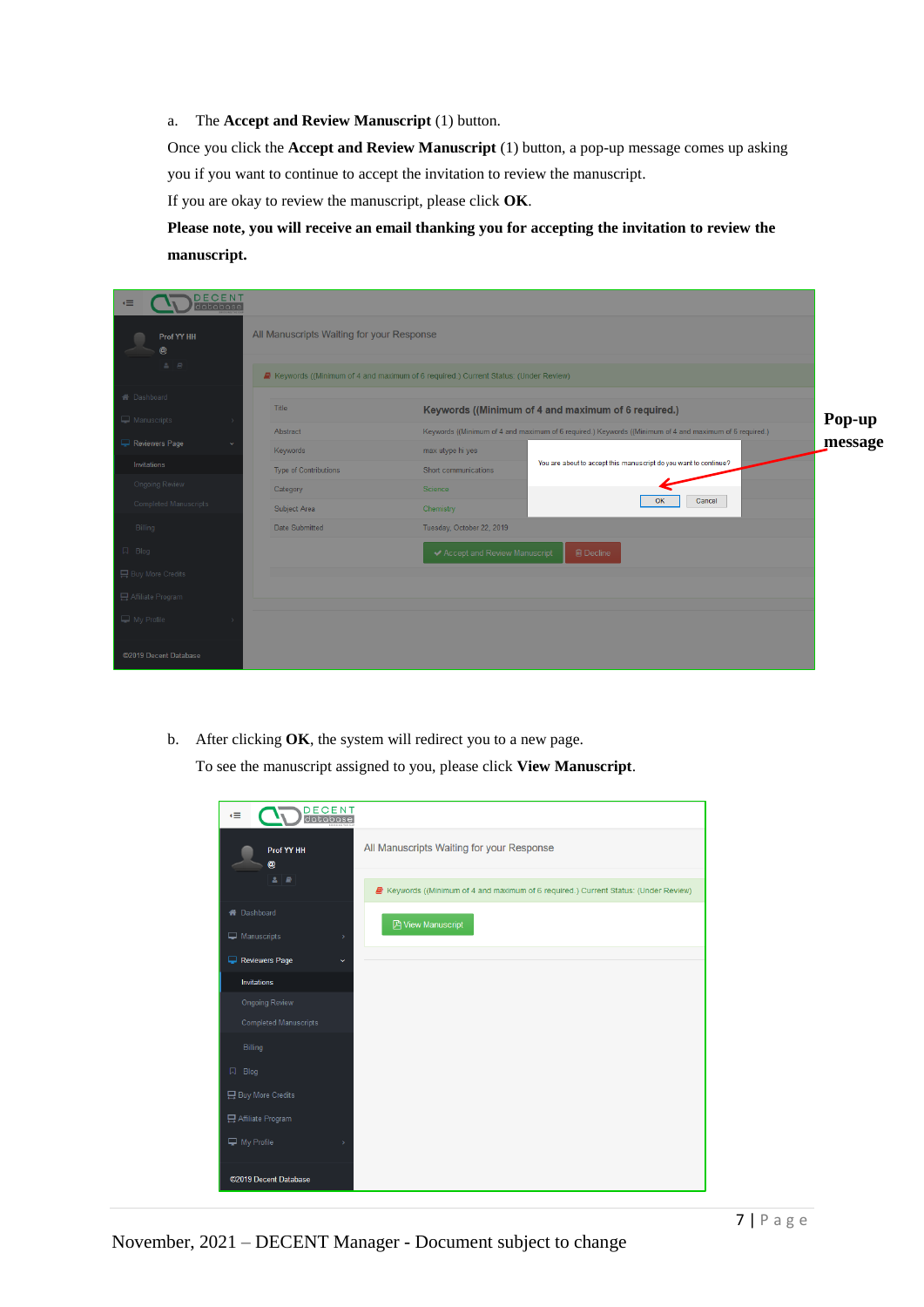c. Once you click on the **View Manuscript** button, the page below should appear.

The page contains 4 sections.

- **1. Dashboard**
- **2. General Information**
- **3. Current Manuscript**
- **4. My Note**

|                          | General                                                                                                                                                                                                   | <b>Current</b>                                                                                       |                                  |
|--------------------------|-----------------------------------------------------------------------------------------------------------------------------------------------------------------------------------------------------------|------------------------------------------------------------------------------------------------------|----------------------------------|
| Dashboard (1)            | Information (2)                                                                                                                                                                                           | Manuscript (3)                                                                                       |                                  |
|                          |                                                                                                                                                                                                           |                                                                                                      | My Note (4)                      |
|                          |                                                                                                                                                                                                           |                                                                                                      |                                  |
|                          |                                                                                                                                                                                                           |                                                                                                      |                                  |
|                          | words ((Minimum of 4 <mark>and maximum of 6 req</mark> uired.)                                                                                                                                            |                                                                                                      |                                  |
| M                        |                                                                                                                                                                                                           |                                                                                                      |                                  |
| <b>L</b> Dashboard       | & General Information                                                                                                                                                                                     | <b>KEMy Note</b><br><b>Current Manuscript</b>                                                        |                                  |
|                          |                                                                                                                                                                                                           |                                                                                                      |                                  |
|                          |                                                                                                                                                                                                           |                                                                                                      |                                  |
|                          | Reviewer Responses Round 1                                                                                                                                                                                |                                                                                                      |                                  |
|                          |                                                                                                                                                                                                           |                                                                                                      |                                  |
|                          |                                                                                                                                                                                                           |                                                                                                      |                                  |
|                          | Waiting for reviewer(s) response                                                                                                                                                                          |                                                                                                      |                                  |
|                          |                                                                                                                                                                                                           |                                                                                                      |                                  |
| <b>Review form</b>       |                                                                                                                                                                                                           |                                                                                                      |                                  |
|                          |                                                                                                                                                                                                           | Please you can decide to upload your "Comment to Authors" or paste it in the section provided below. |                                  |
|                          |                                                                                                                                                                                                           |                                                                                                      |                                  |
| Recommendation           |                                                                                                                                                                                                           |                                                                                                      |                                  |
| Select one               |                                                                                                                                                                                                           |                                                                                                      | $\overline{\mathbf{v}}$          |
| <b>Comment to Editor</b> |                                                                                                                                                                                                           |                                                                                                      |                                  |
|                          |                                                                                                                                                                                                           |                                                                                                      |                                  |
|                          |                                                                                                                                                                                                           |                                                                                                      |                                  |
|                          |                                                                                                                                                                                                           |                                                                                                      |                                  |
|                          |                                                                                                                                                                                                           |                                                                                                      |                                  |
|                          |                                                                                                                                                                                                           |                                                                                                      |                                  |
|                          |                                                                                                                                                                                                           |                                                                                                      |                                  |
|                          |                                                                                                                                                                                                           |                                                                                                      |                                  |
|                          |                                                                                                                                                                                                           |                                                                                                      |                                  |
| <b>Comment to Author</b> |                                                                                                                                                                                                           |                                                                                                      |                                  |
|                          | <b>B</b> $I \xrightarrow{\hspace{0.5cm} \mathbb{I} \hspace{0.1cm} \mathbb{I}} \mathbb{I} \xrightarrow{\hspace{0.5cm} \mathbb{I} \hspace{0.1cm} \mathbb{I}} \otimes \hspace{0.1cm} \otimes \hspace{0.1cm}$ |                                                                                                      |                                  |
|                          |                                                                                                                                                                                                           |                                                                                                      |                                  |
|                          |                                                                                                                                                                                                           |                                                                                                      |                                  |
|                          |                                                                                                                                                                                                           |                                                                                                      |                                  |
|                          |                                                                                                                                                                                                           |                                                                                                      |                                  |
|                          |                                                                                                                                                                                                           |                                                                                                      |                                  |
|                          |                                                                                                                                                                                                           |                                                                                                      |                                  |
|                          |                                                                                                                                                                                                           |                                                                                                      |                                  |
|                          |                                                                                                                                                                                                           |                                                                                                      |                                  |
|                          | Upload your Review (Accepted documents: Pdf,doc,docx)                                                                                                                                                     |                                                                                                      |                                  |
|                          |                                                                                                                                                                                                           |                                                                                                      | Drop files here                  |
|                          |                                                                                                                                                                                                           |                                                                                                      |                                  |
| Select File              |                                                                                                                                                                                                           |                                                                                                      | Please select file(s) to upload. |
|                          |                                                                                                                                                                                                           |                                                                                                      | <b>Submit Review</b>             |
|                          |                                                                                                                                                                                                           |                                                                                                      |                                  |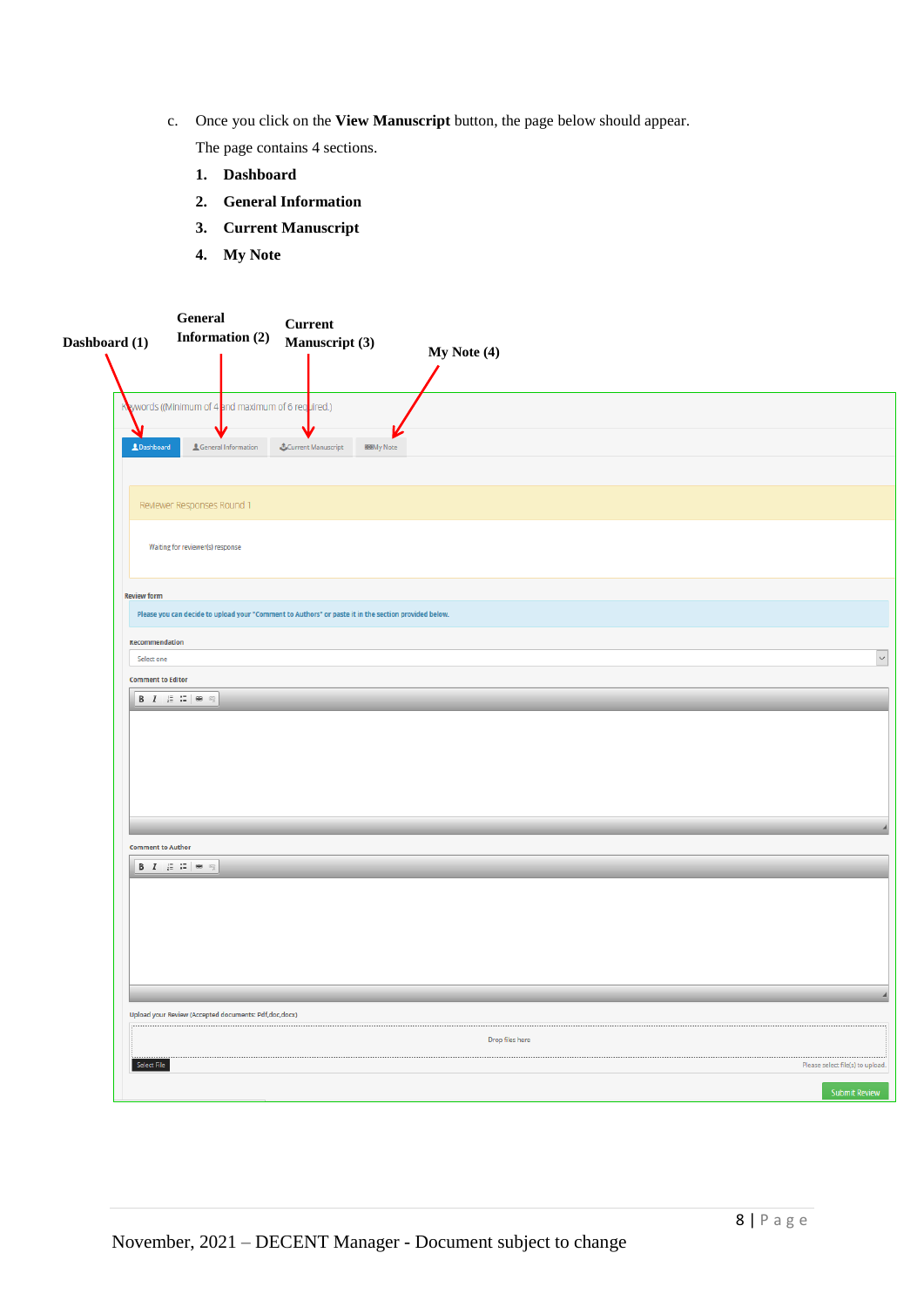#### **1. Dashboard**

The **Recommendation drop-down** contains the following options – **Accept, Minor Revision, Major Revision, and Reject**.

Reviewers can recommendation any of these options to the Editor.

**Comment to Editor** – Reviewer can send a private message regarding the manuscript to the Editor.

**Comment to Author** – Reviewer can paste their comments to author(s) regarding the manuscript in this section.

**Select File** – Reviewer can directly attach a word document of their comment to the author(s). Click on the **Select File** button and attach the word file from your computer or where ever the document is stored.

**Submit Review** – Once the document has been attached or pasted in the space provided, please click the **Submit Review** button to submit your review to the Editor.

#### **2. General Information**

This section contains a general overview of the manuscript to be reviewed.

| Keywords ((Minimum of 4 and maximum of 6 required.) |                                                                                                         |
|-----------------------------------------------------|---------------------------------------------------------------------------------------------------------|
| <b>Q</b> General Information<br><b>Q</b> Dashboard  | <b>Current Manuscript</b><br><b>KOD</b> My Note                                                         |
| Title                                               | Keywords ((Minimum of 4 and maximum of 6 required.)                                                     |
| Title                                               | Keywords ((Minimum of 4 and maximum of 6 required.)                                                     |
| Abstract                                            | Keywords ((Minimum of 4 and maximum of 6 required.) Keywords ((Minimum of 4 and maximum of 6 required.) |
| Keywords                                            | max utype hi yes                                                                                        |
| <b>Type of Contributions</b>                        | <b>Short communications</b>                                                                             |
| Category                                            | Science                                                                                                 |
| Subject Area                                        | Chemistry                                                                                               |
| <b>Date Submitted</b>                               | Tuesday, October 22, 2019                                                                               |
| <b>Novelty Points</b>                               |                                                                                                         |
| (Minimum of 4 and maximum of 6 required             |                                                                                                         |
| (Minimum of 4 and maximum of 6 required             |                                                                                                         |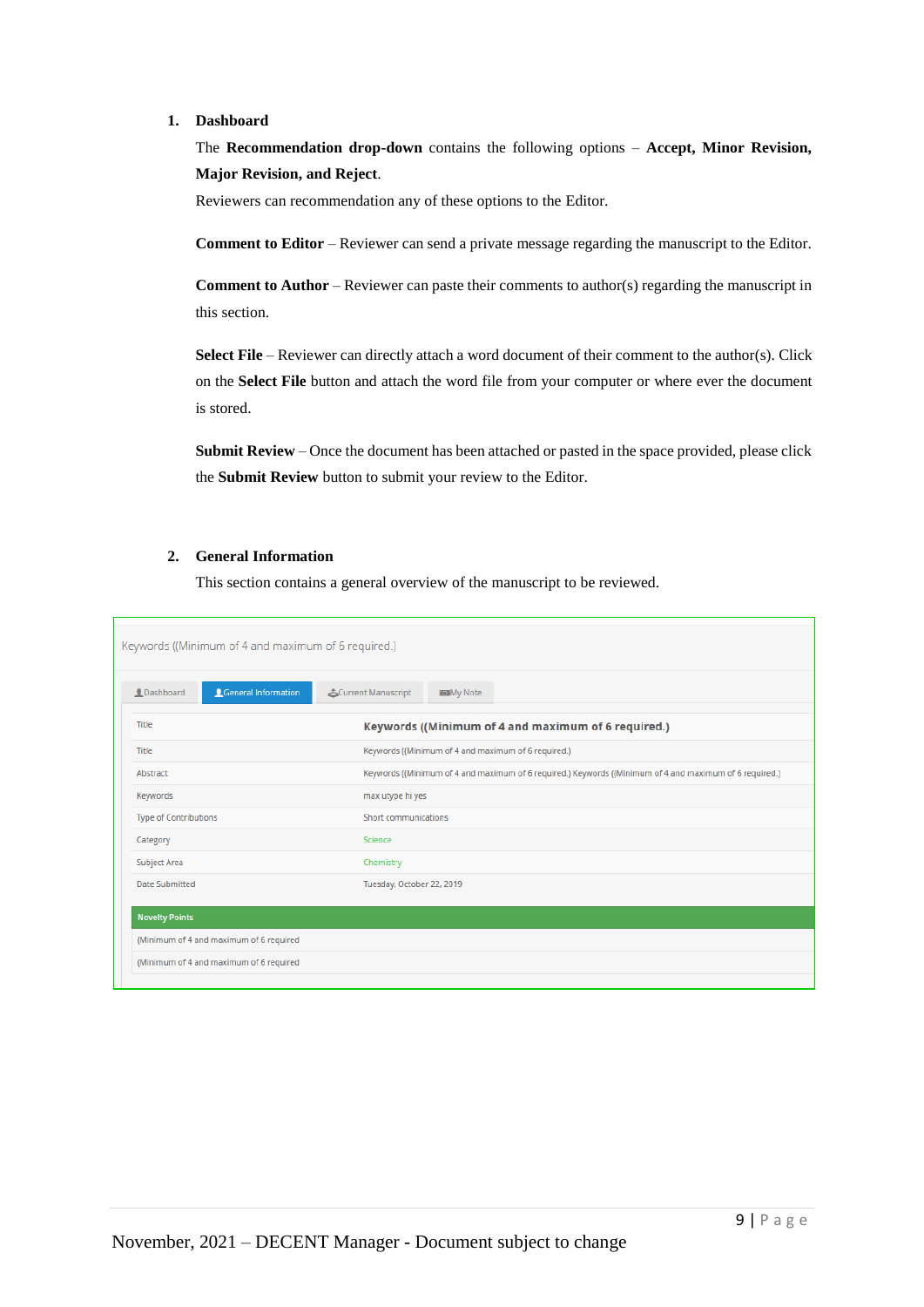#### **3. Current Manuscript**

This section contains manuscripts and other documents to be reviewed.

Please, click the **Download Document** to view the attached document(s) by the author.

|                                | Keywords ((Minimum of 4 and maximum of 6 required.) |                                |                 |
|--------------------------------|-----------------------------------------------------|--------------------------------|-----------------|
| <b>Q</b> Dashboard             | <b>L</b> General Information                        | <b>&amp;Current Manuscript</b> | <b>KON</b> Note |
| Manus (Manuscript) View Online | All documents uploaded by author (s)                | <b>Download Document</b>       |                 |

#### **4. My Note**

Reviewers can use this section to make a note regarding the manuscript. Please note that the note is only visible to you.

To add a short note, please click on the **Add Note** button.



**Add Note**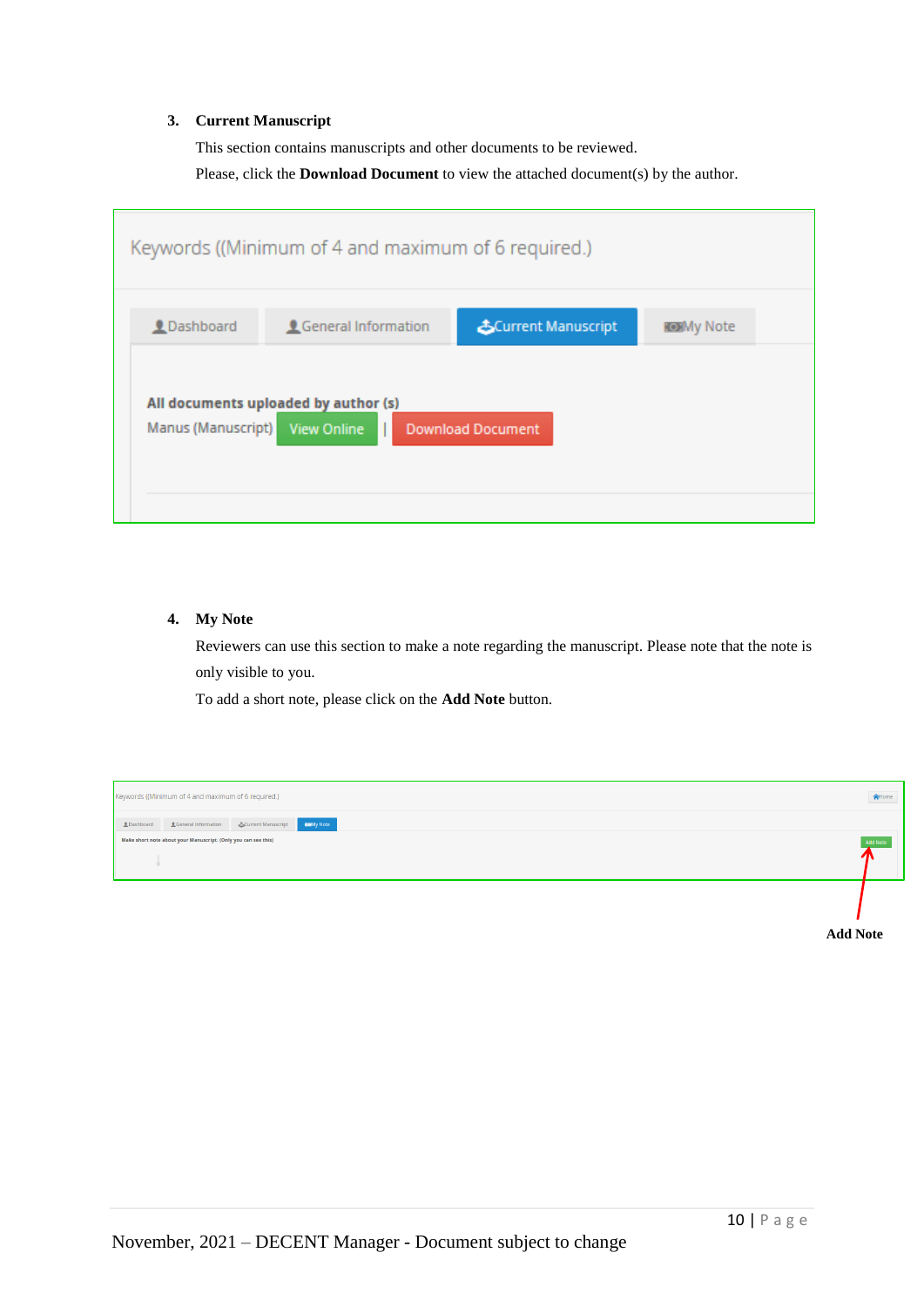### **5. Attaching files (Your Comments to the Author)**

Click on the **Select File** button to attach the word file that contains your comments to the **Comment to Author** section.

Once you click on the **Select File**, the system will redirect you to select the document from where it is saved.

|                                                                                                                                                  | Keywords ((Minimum of 4 and maximum of 6 required.)                                                  |                           |                   |                 |  |                                                          |
|--------------------------------------------------------------------------------------------------------------------------------------------------|------------------------------------------------------------------------------------------------------|---------------------------|-------------------|-----------------|--|----------------------------------------------------------|
|                                                                                                                                                  |                                                                                                      |                           |                   |                 |  |                                                          |
| LDashboard                                                                                                                                       | & General Information                                                                                | <b>Current Manuscript</b> | <b>KON</b> y Note |                 |  |                                                          |
|                                                                                                                                                  |                                                                                                      |                           |                   |                 |  |                                                          |
|                                                                                                                                                  |                                                                                                      |                           |                   |                 |  |                                                          |
|                                                                                                                                                  | Reviewer Responses Round 1                                                                           |                           |                   |                 |  |                                                          |
|                                                                                                                                                  |                                                                                                      |                           |                   |                 |  |                                                          |
|                                                                                                                                                  | Waiting for reviewer(s) response                                                                     |                           |                   |                 |  |                                                          |
|                                                                                                                                                  |                                                                                                      |                           |                   |                 |  |                                                          |
| <b>Review form</b>                                                                                                                               |                                                                                                      |                           |                   |                 |  |                                                          |
|                                                                                                                                                  | Please you can decide to upload your "Comment to Authors" or paste it in the section provided below. |                           |                   |                 |  |                                                          |
| Recommendation                                                                                                                                   |                                                                                                      |                           |                   |                 |  |                                                          |
| Select one                                                                                                                                       |                                                                                                      |                           |                   |                 |  |                                                          |
| <b>Comment to Editor</b>                                                                                                                         |                                                                                                      |                           |                   |                 |  |                                                          |
|                                                                                                                                                  |                                                                                                      |                           |                   |                 |  |                                                          |
| $\mathsf{B} \quad I \quad \mathop{\mathbb{H}} \quad \mathop{\mathbb{H}} \quad \mathop{\mathbb{H}} \quad \mathop{\otimes} \quad \mathop{\otimes}$ |                                                                                                      |                           |                   |                 |  |                                                          |
|                                                                                                                                                  |                                                                                                      |                           |                   |                 |  |                                                          |
|                                                                                                                                                  |                                                                                                      |                           |                   |                 |  |                                                          |
|                                                                                                                                                  |                                                                                                      |                           |                   |                 |  |                                                          |
|                                                                                                                                                  |                                                                                                      |                           |                   |                 |  |                                                          |
|                                                                                                                                                  |                                                                                                      |                           |                   |                 |  |                                                          |
|                                                                                                                                                  |                                                                                                      |                           |                   |                 |  |                                                          |
|                                                                                                                                                  |                                                                                                      |                           |                   |                 |  |                                                          |
|                                                                                                                                                  |                                                                                                      |                           |                   |                 |  |                                                          |
|                                                                                                                                                  |                                                                                                      |                           |                   |                 |  |                                                          |
|                                                                                                                                                  |                                                                                                      |                           |                   |                 |  |                                                          |
|                                                                                                                                                  | Upload your Review (Accepted documents: Pdf,doc,docx)                                                |                           |                   |                 |  |                                                          |
|                                                                                                                                                  |                                                                                                      |                           |                   | Drop files here |  |                                                          |
| <b>Comment to Author</b>                                                                                                                         |                                                                                                      |                           |                   |                 |  |                                                          |
| Select File                                                                                                                                      |                                                                                                      |                           |                   |                 |  | Please select file(s) to upload.<br><b>Submit Review</b> |

**Select File**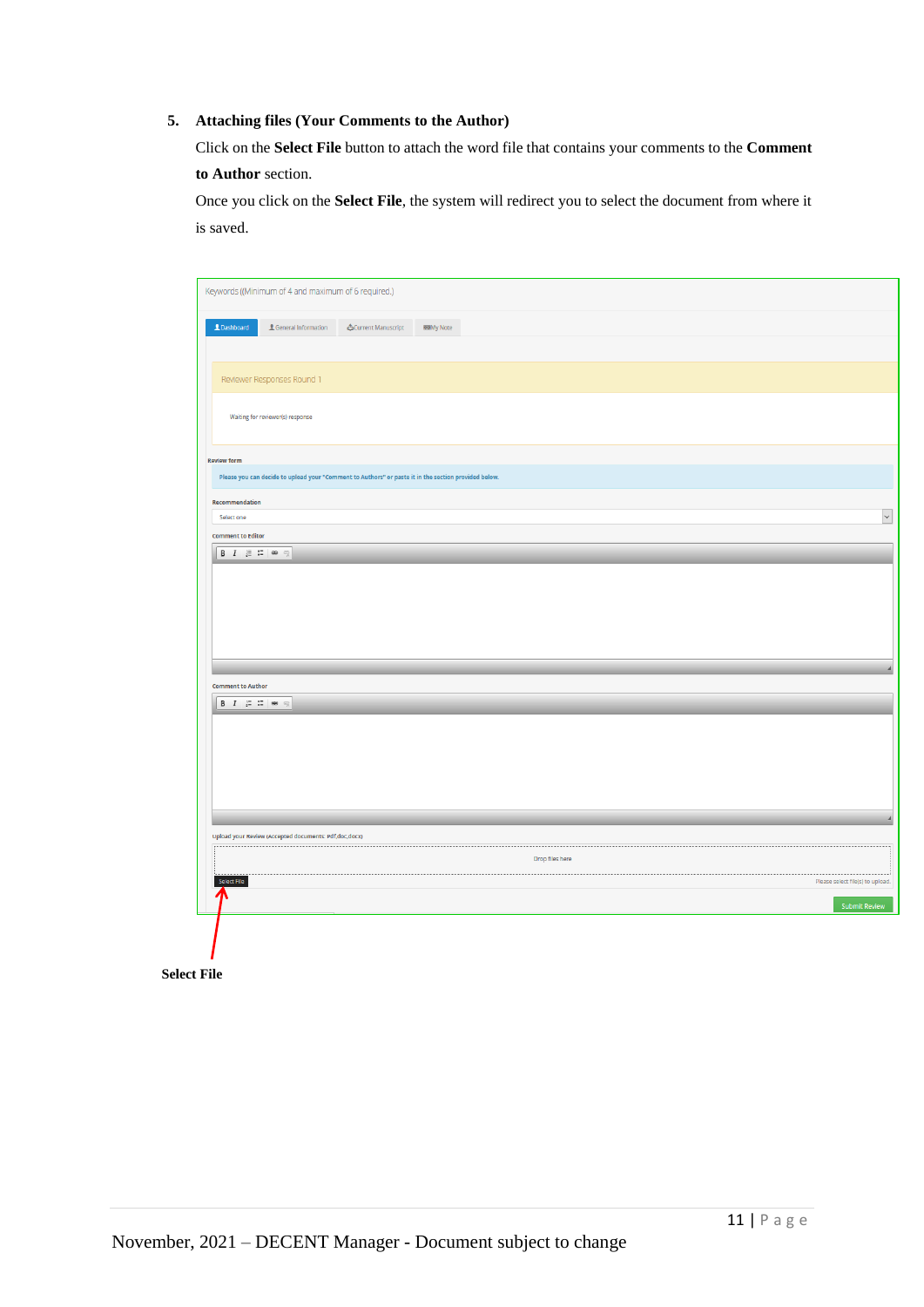Select the document you want to upload and click on blue **Upload** button.

| <b>Review form</b>                                                                                                       |  |
|--------------------------------------------------------------------------------------------------------------------------|--|
| Please you can decide to upload your "Comment to Authors" or paste it in the section provided below.                     |  |
| Recommendation                                                                                                           |  |
| $\backsim$<br><b>Minor Revision</b>                                                                                      |  |
|                                                                                                                          |  |
| <b>Comment to Editor</b>                                                                                                 |  |
| B $I \parallel \mathbb{R}$ : $\otimes$                                                                                   |  |
|                                                                                                                          |  |
| Dear Editor,                                                                                                             |  |
| Minor Revision required.                                                                                                 |  |
|                                                                                                                          |  |
|                                                                                                                          |  |
|                                                                                                                          |  |
| body p                                                                                                                   |  |
|                                                                                                                          |  |
| <b>Comment to Author</b>                                                                                                 |  |
| B $I \xrightarrow{\text{in}} \mathcal{I} \xrightarrow{\text{in}} \infty$                                                 |  |
| Authors need to thoroughly revised their manuscript.                                                                     |  |
|                                                                                                                          |  |
|                                                                                                                          |  |
|                                                                                                                          |  |
|                                                                                                                          |  |
|                                                                                                                          |  |
| body p<br>z                                                                                                              |  |
| Upload your Review (Accepted documents: Pdf,doc,docx)                                                                    |  |
|                                                                                                                          |  |
| Drop files here                                                                                                          |  |
| Select File<br>1 file(s) in queue.                                                                                       |  |
| DECENT Hub.docx (application/vnd.openxmlformats-officedocument.wordprocessingml.document) - 15.78 kb (pending)<br>Remove |  |
| <b>Upload</b>                                                                                                            |  |
|                                                                                                                          |  |
| <b>Submit Review</b>                                                                                                     |  |
|                                                                                                                          |  |

After clicking on the **Upload** button the wording in **BLUE** of the attached file name will change to **GREEN** and the **Upload button will disappear**, confirming that the document has been uploaded.

| <b>Review form</b>                                                                                              |                                                      |
|-----------------------------------------------------------------------------------------------------------------|------------------------------------------------------|
| Please you can decide to upload your "Comment to Authors" or paste it in the section provided below.            |                                                      |
| Recommendation                                                                                                  |                                                      |
| <b>Minor Revision</b>                                                                                           | $\checkmark$                                         |
| <b>Comment to Editor</b>                                                                                        |                                                      |
| <b>B</b> $I \equiv \equiv \equiv \infty$                                                                        |                                                      |
| Dear Editor,                                                                                                    |                                                      |
| Minor Revision required.                                                                                        |                                                      |
|                                                                                                                 |                                                      |
|                                                                                                                 |                                                      |
|                                                                                                                 |                                                      |
|                                                                                                                 |                                                      |
| body p                                                                                                          |                                                      |
| <b>Comment to Author</b>                                                                                        |                                                      |
| <b>B</b> $I \nightharpoonup I \nightharpoonup I$ $\Rightarrow$ $\Rightarrow$                                    |                                                      |
|                                                                                                                 |                                                      |
| Authors need to thoroughly revised their manuscript.                                                            |                                                      |
|                                                                                                                 |                                                      |
|                                                                                                                 |                                                      |
|                                                                                                                 |                                                      |
|                                                                                                                 |                                                      |
|                                                                                                                 |                                                      |
| body p                                                                                                          |                                                      |
| Upload your Review (Accepted documents: Pdf,doc,docx)                                                           |                                                      |
| Drop files here                                                                                                 |                                                      |
|                                                                                                                 |                                                      |
| Select File                                                                                                     | All Files Uploaded. Please select file(s) to upload. |
| DECENT Hub.docx (application/vnd.openxmlformats-officedocument.wordprocessingml.document) - 15.78 kb (Uploaded) |                                                      |
|                                                                                                                 |                                                      |
|                                                                                                                 | <b>Submit Review</b>                                 |
|                                                                                                                 |                                                      |
|                                                                                                                 |                                                      |
| <b>GREEN</b> wording                                                                                            |                                                      |
|                                                                                                                 |                                                      |

At this stage, you are ready to submit your review to the editor.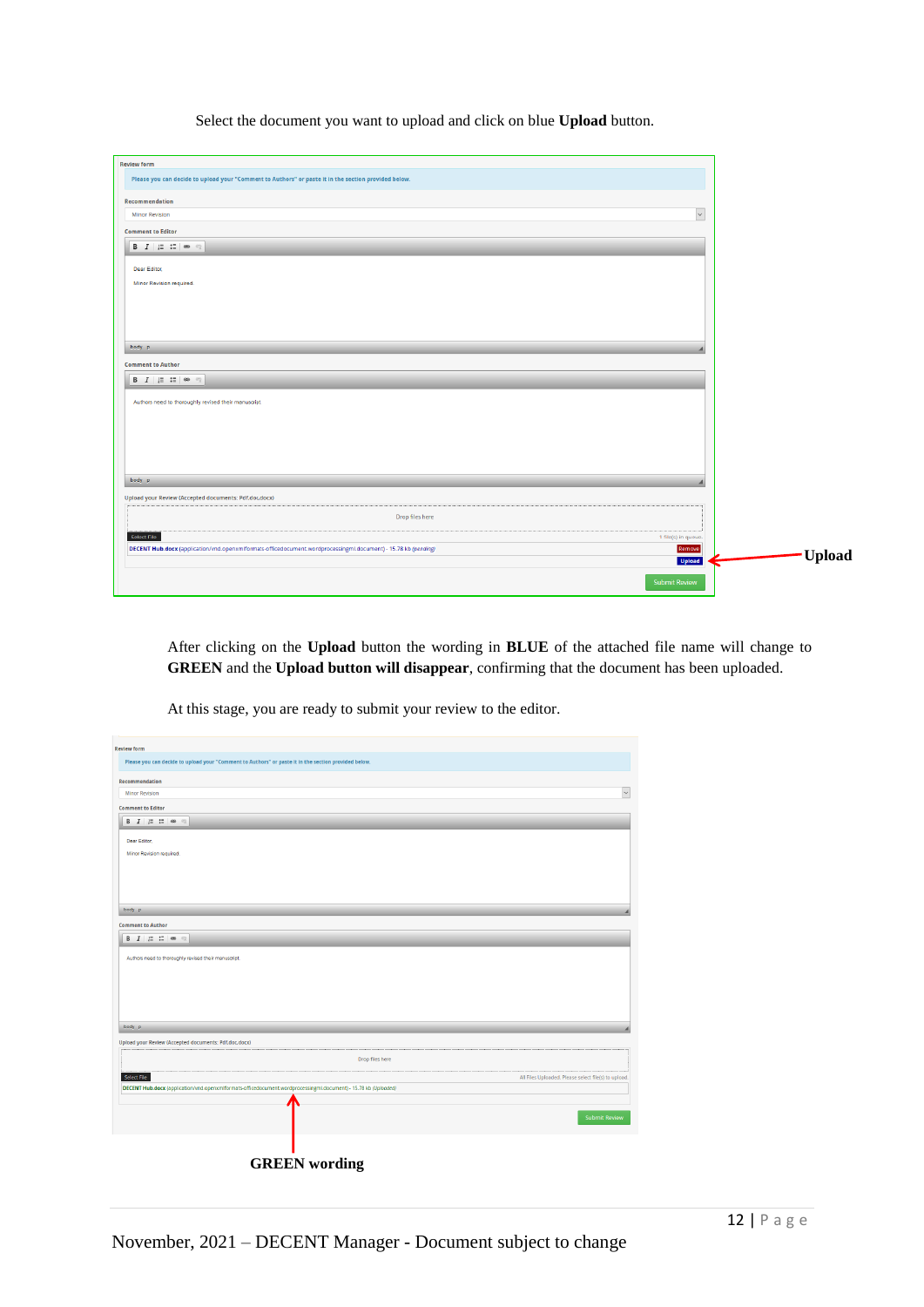## **5. After clicking the Submit Review button**

After clicking the **Submit Review** button, the page below should appear. **You should also receive an email thanking you for submitting your review.**

The **Round 1** on the top of the page below indicates that this is the first review (**Round 1**) of that particular manuscript. It also contains all your comments to the editor regarding the manuscript, together with your attached file (**Comment to Author**).

You can view the attached **Comment to Author** document by clicking on the **Download File** button.

|         | Keywords ((Minimum of 4 and maximum of 6 required.)                                                                                                                                                     | <b>A</b> Home              |
|---------|---------------------------------------------------------------------------------------------------------------------------------------------------------------------------------------------------------|----------------------------|
| Round 1 | <b>Q</b> Dashboard<br><b>ACurrent Manuscript REEMy Note</b><br><b>Q</b> General Information                                                                                                             |                            |
|         |                                                                                                                                                                                                         | Add New Response to Author |
|         | Reviewer Responses Round 1                                                                                                                                                                              |                            |
|         | Round 1:   Reviewer: Prof YY HH   Response on Wednesday, October 23, 2019 12:41:33 PM                                                                                                                   |                            |
|         | <b>Remark: Minor Revision</b>                                                                                                                                                                           | Download File              |
|         | <b>Comment to Author</b><br><b>Comment to Editor</b><br>Dear Editor.<br>Authors need to thoroughly revised their manuscript.<br>Minor Revision required.<br>Waiting for Editor and Author(s) to respond |                            |
|         |                                                                                                                                                                                                         |                            |
|         |                                                                                                                                                                                                         |                            |

# **Download File**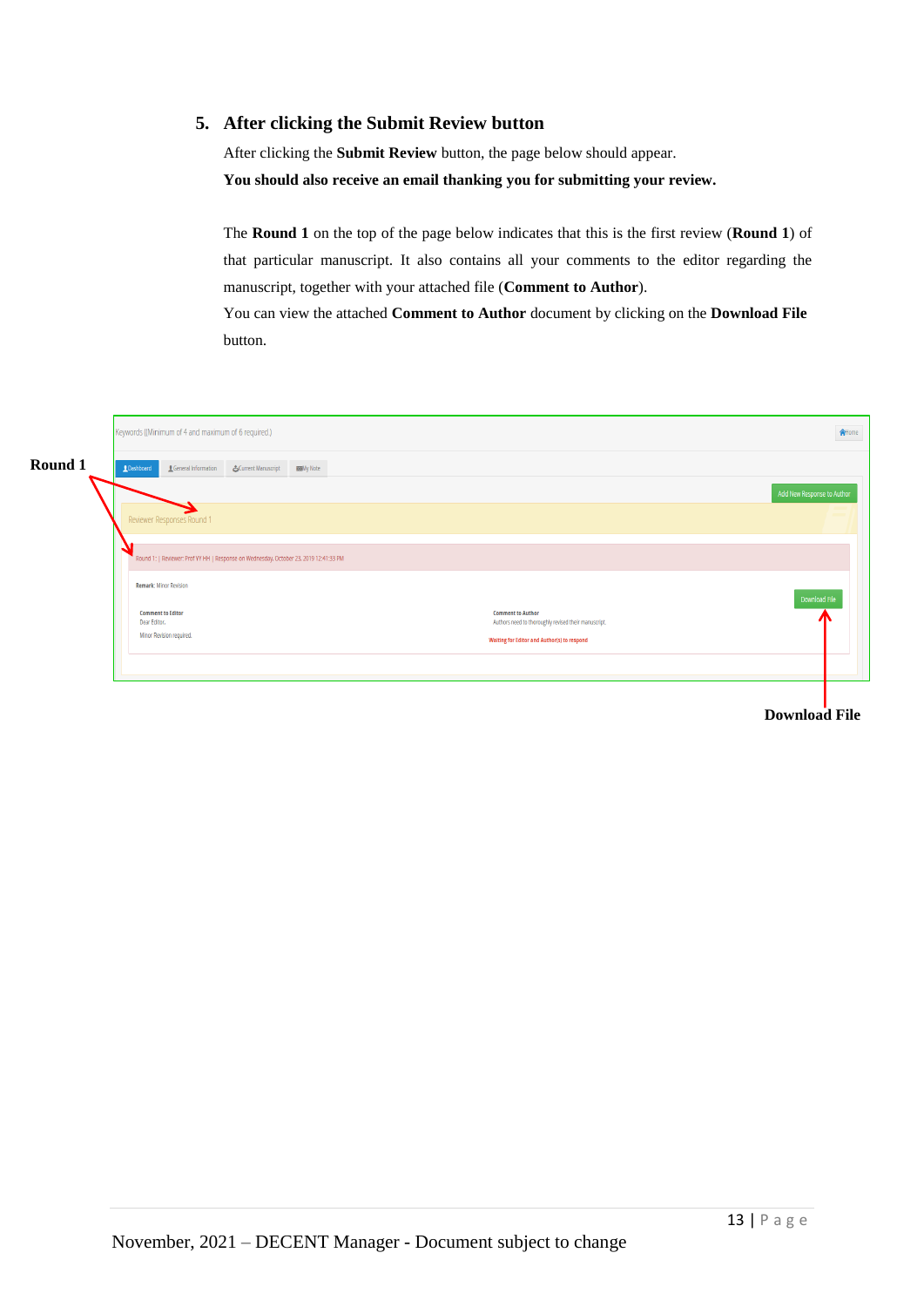## **Accessing the Submitted Manuscript for Further Review in Future**

1. Once the **Invitation** has been accepted and you have submitted the first review for the manuscript, the manuscript will automatically be moved to **Ongoing Review** section in your **Reviewers Dashboard**.

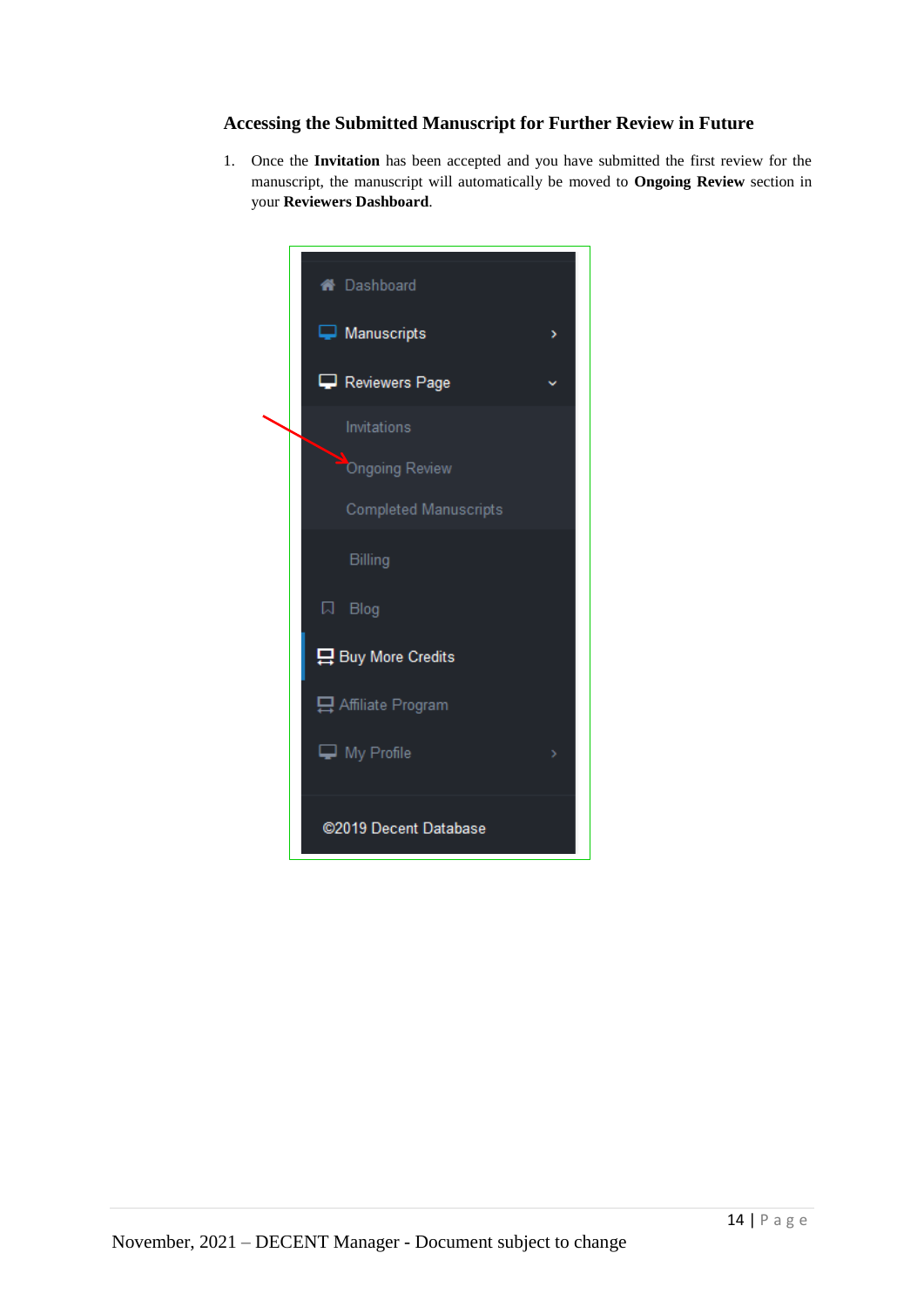2. After clicking the **Ongoing Review** (1) link, the page below should appear. To view the details of your past review for any manuscript, please click on the **View Details** (2) button.